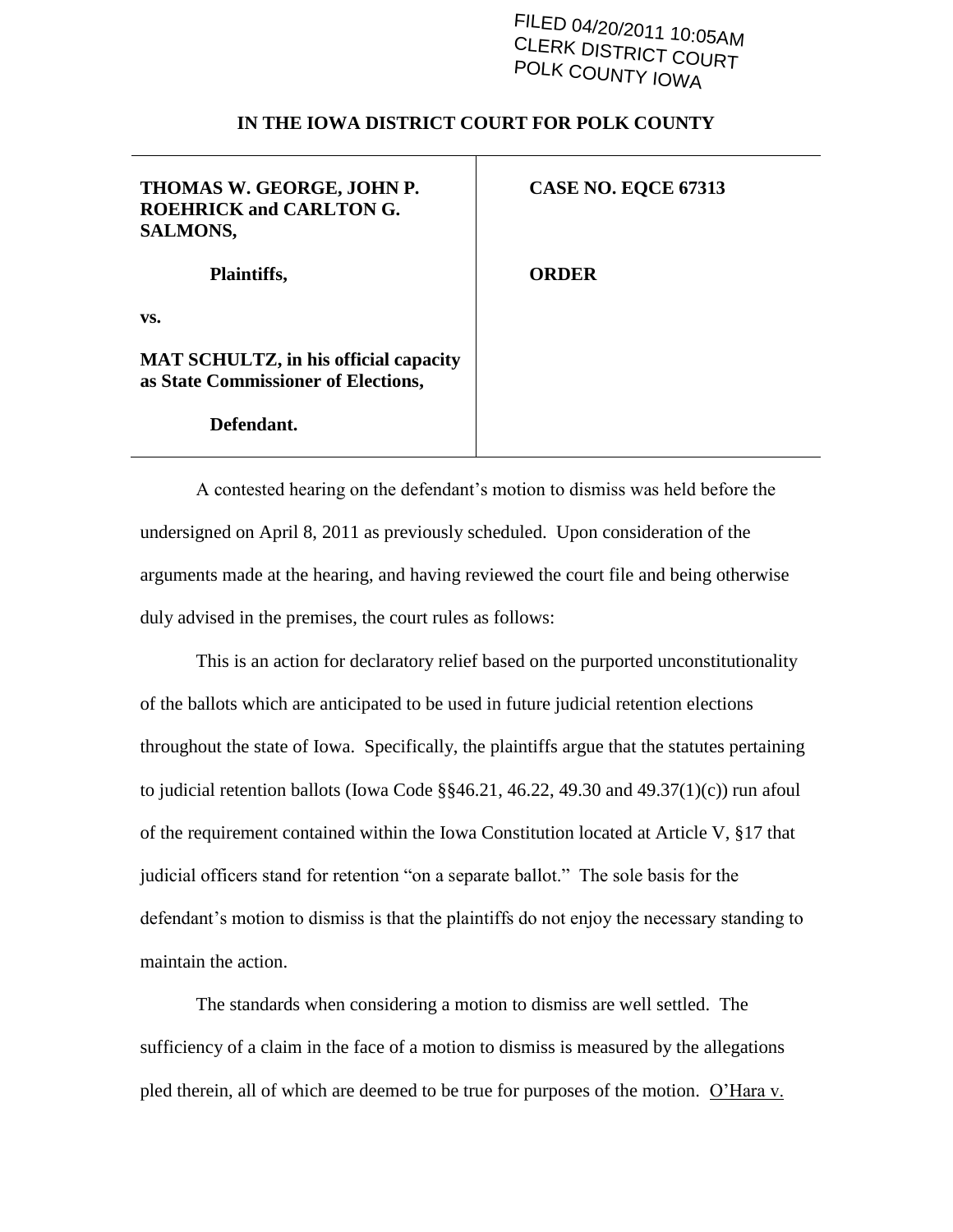State, 642 N.W.2d 303, 305 (Iowa 2002). While a motion to dismiss admits the wellpleaded facts in a petition, the same deference is not extended to conclusions contained therein. Kingsway Cathedral v. Iowa Dep"t of Transp., 711 N.W.2d 6, 8 (Iowa 2006). Where the facts pertinent to the determinative issue in a motion to dismiss are disputed, the case usually cannot be resolved on such a motion. Pennsylvania Life Ins. Co. v. Simoni, 641 N.W.2d 807, 810 (Iowa 2002). A motion to dismiss should only be granted if there is no state of facts conceivable under which a plaintiff might show a right of recovery. Kingsway, 711 N.W.2d at 7.

Whether the court may consider matter outside the pleadings depends on the focus of the motion. When the motion pertains to the adequacy of the petition to state a claim for relief, facts outside the pleadings are not to be considered. Carroll v. Martir, 610 N.W.2d 850, 856 (Iowa 2000). Such a motion should only be granted when there exists no conceivable set of facts entitling the non-moving party to relief. Kingsway, 711 N.W.2d at 7. "Under notice pleading, nearly every case will survive a motion to dismiss." Id. (citation omitted).

Facts outside the pleadings may be considered when they arose after the petition was filed, they are not disputed by the parties, and the issues in the motion to dismiss do not concern the adequacy of the petition to state a claim for relief. Wilson v. Ribbens, 678 N.W.2d 417, 418 (Iowa 2004). Affidavits and other evidentiary showings may be used in support of and in resistance to motions to dismiss based on lack of standing. Citizens v. City of Shenandoah, 686 N.W.2d 470, 473 (Iowa 2004). An evidentiary hearing is not required when the motion is based on these grounds, however. Id. An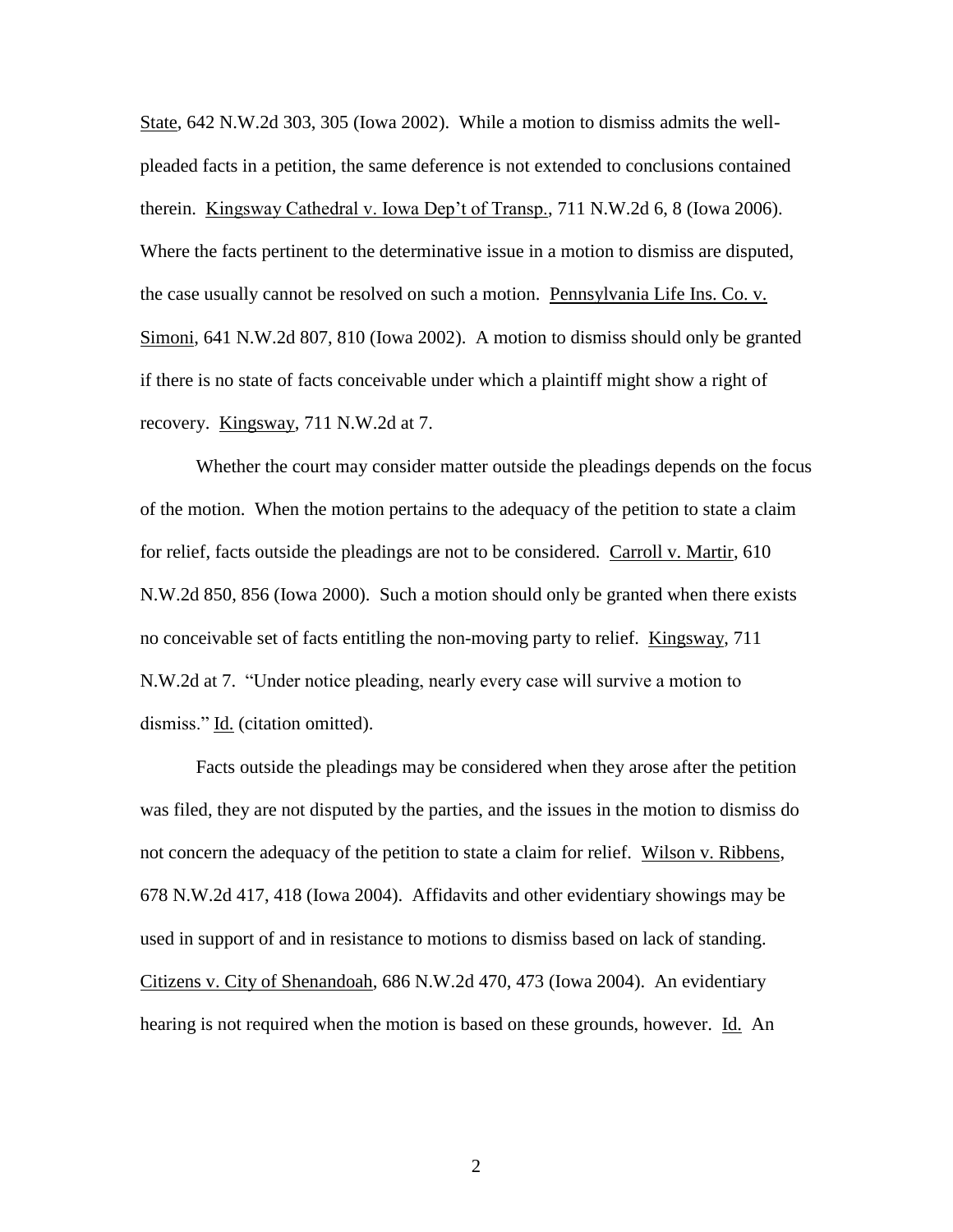evidentiary hearing has not been requested, so the court will examine the motion based on the allegations of the petition and the exhibits attached thereto.

The issue of standing pertains to whether "the party asserting an issue is not properly situated to seek an adjudication" from the courts. Godfrey v. State, 752 N.W.2d 413, 417 (Iowa 2008). It is related to the doctrine that prohibits advisory opinions by the court, in that both [require] the court to dispose of only those issues that affect the rights of the parties present." Alons v. Iowa Dist. Court for Woodbury County, 698 N.W.2d 858, 864 (Iowa 2005) (citation omitted). Historically, the elements that a plaintiff must establish to prove standing are that they 1) have a specific personal or legal interest in the litigation; and 2) be injuriously affected. Godfrey, 752 N.W.2d at 418 (citations omitted); see also Rieff v. Evans, 630 N.W.2d 278, 284 (Iowa 2001) (plaintiff has burden to prove standing). These two elements are separate requirements, and both must be established in order for a litigant to have proper standing. Godfrey, 752 N.W.2d at 418; Alons, 698 N.W.2d at 864.

The requirement of a specific personal or legal interest looks to whether the plaintiffs "have a special interest in the challenged action, "as distinguished from a general interest."" Godfrey, 752 N.W.2d at 419 (quoting City of Des Moines v. PERB, 275 N.W.2d 753, 759 (Iowa 1979)). The second requirement, that of "injury in fact," is also tied to differentiating the plaintiffs" claimed harm from that which may have been suffered by the public in general. Alons, 698 N.W.2d at 870. In other words, the "injury in fact" requirement distinguishes "a person with a direct stake in the outcome of a litigation-even though small-from a person with a mere interest in the problem." Godfrey, 752 N.W.2d at 419 (quoting United States v. Students Challenging Regulatory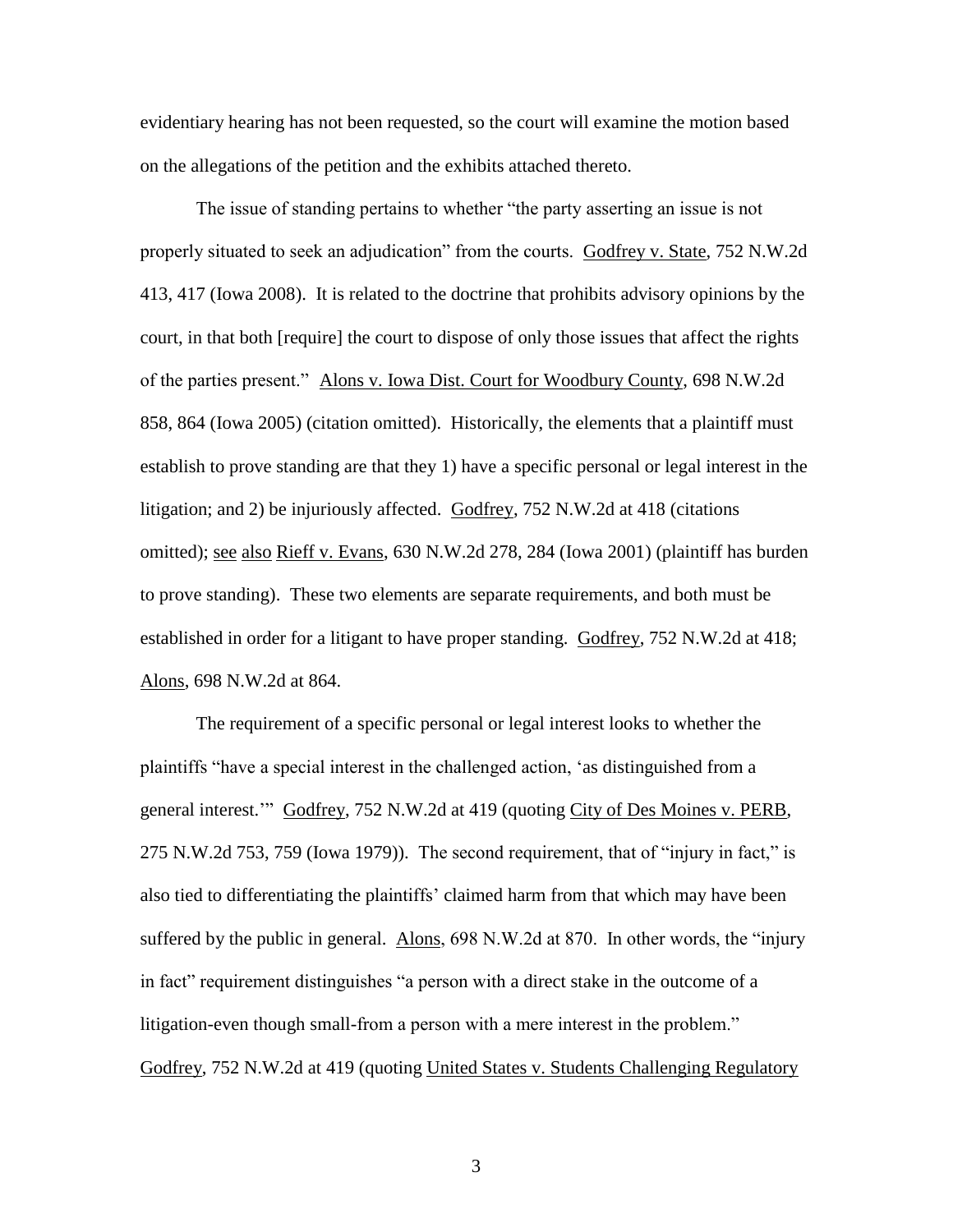Agency Proceedings, 412 U.S. 669, 689 n.14, 93 S.Ct. 2405, 2417 n. 14, 37 L.Ed.2d 254, 270 n. 14 (1973) (litigant must "show some "specific and perceptible harm" from the challenged action, distinguished from those citizens who are outside the subject of the action but claim to be affected"). Such an injury must be both concrete and particularized, and actual or imminent, not conjectural or hypothetical. Alons, 698 N.W.2d at 867-68 (quoting Lujan v. Defenders of Wildlife, 504 U.S. 555, 560-61, 1112 S.Ct. 2130, 2136, 119 L.Ed.2d 351, 364 (1992)).

Not only are these two components of standing separate from each other, they stand apart from a discussion of the potential merits of the claim. "In short, the focus is on the party, not on the claim….Even if the claim could be meritorious, the court will not hear the claim if the party bringing it lacks standing." Id. at 864 (citations omitted). Standing does not depend upon the legal merit of the litigants" claims, "but rather whether, if the wrong alleged produces a legally cognizable injury, they are among those who have sustained it." Citizens, 686 N.W.2d at 475 (quoted in Alons, 698 N.W.2d at 864)).

The plaintiffs" arguments regarding their entitlement to standing under the traditional approach outlined above can best be described as difficult to pin down. As far as the court can determine from its analysis of the plaintiff"s brief and oral arguments at hearing, the plaintiffs contend that they each have an interest as voters in being able to cast their votes in judicial retention elections on ballots that pass constitutional muster. They further urge that they have been sufficiently injured by not being allowed to vote using a separate ballot as contemplated by the cited provisions of the Iowa Constitution:

> The Plaintiffs have the right, as made clear in Article V, Section 17, to vote in judicial elections by separate ballot,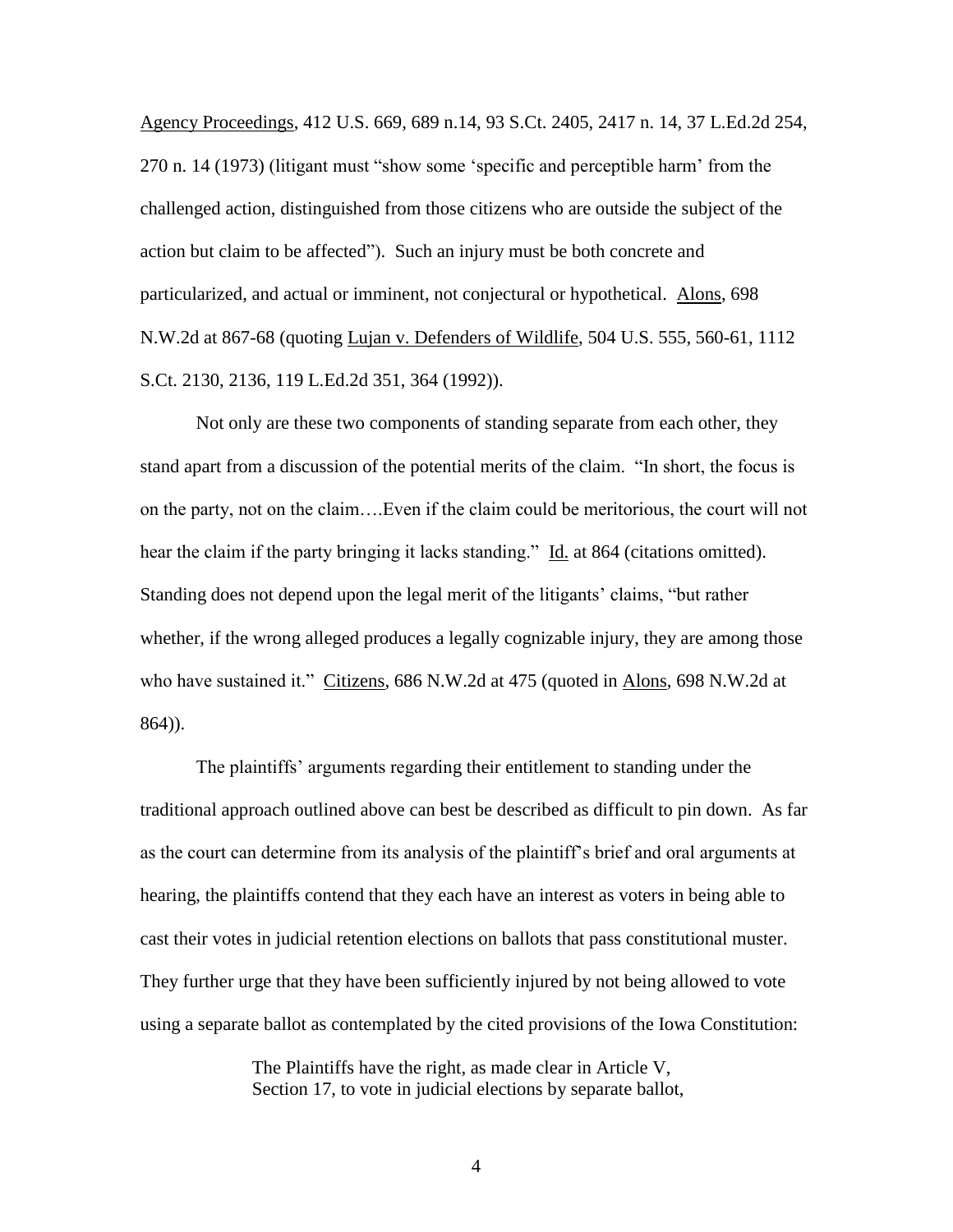and that right was denied by the Defendant's predecessor and will be denied by the current Defendant.

….

In this case, the three Plaintiffs are not merely concerned, as the voters were in Lance [v. Coffman, 549 U.S. 437, 127 S.Ct. 1194, 167 L.Ed.2d 29 (2007)] that the law was not followed. The three Plaintiffs here are concerned with an act, or series of acts, planned by Defendant Schultz, that will prevent the Plaintiffs from casting their votes to retain or not to retain judges by separate ballot.

Brief in Support of Plaintiffs' Resistance to Defendant's Motion to Dismiss, p. 10-11; see also Plaintiffs' Resistance to Defendant's Motion to Dismiss, 13.

By urging that they have standing under the facts and circumstances of this case in their capacity as voters in past and upcoming judicial retention elections, the plaintiffs fall far short of what is required. In order for a litigant to obtain standing based on their status as voters, there must be some indication that their constitutional right to cast a vote has been arbitrarily impaired by state action so as to result in "dilution by a false tally, or by a refusal to count votes from arbitrarily selected precincts, or a stuffing of the ballot box." Baker v. Carr, 369 U.S. 186, 208, 82 S.Ct. 691, 705, 7 L.Ed.2d 663 (1962); see also Miller v. Moore, 169 F.3d 1119, 1123  $(8<sup>th</sup>$  Cir. 1999) (voter has standing to challenge state law governing elections when that law "would restrict his ability to vote for the candidate of his choice or dilute the effect of his vote if his chosen candidate were not fairly presented to the voting public"). Iowa law would also require some injury or harm to flow from the impairment of the value of a given plaintiff's vote; if the ability of that vote to be cast or counted has not been affected by the statute they challenge, standing does not arise. Luse v. Wray, 254 N.W.2d 324, 328-29 (Iowa 1977).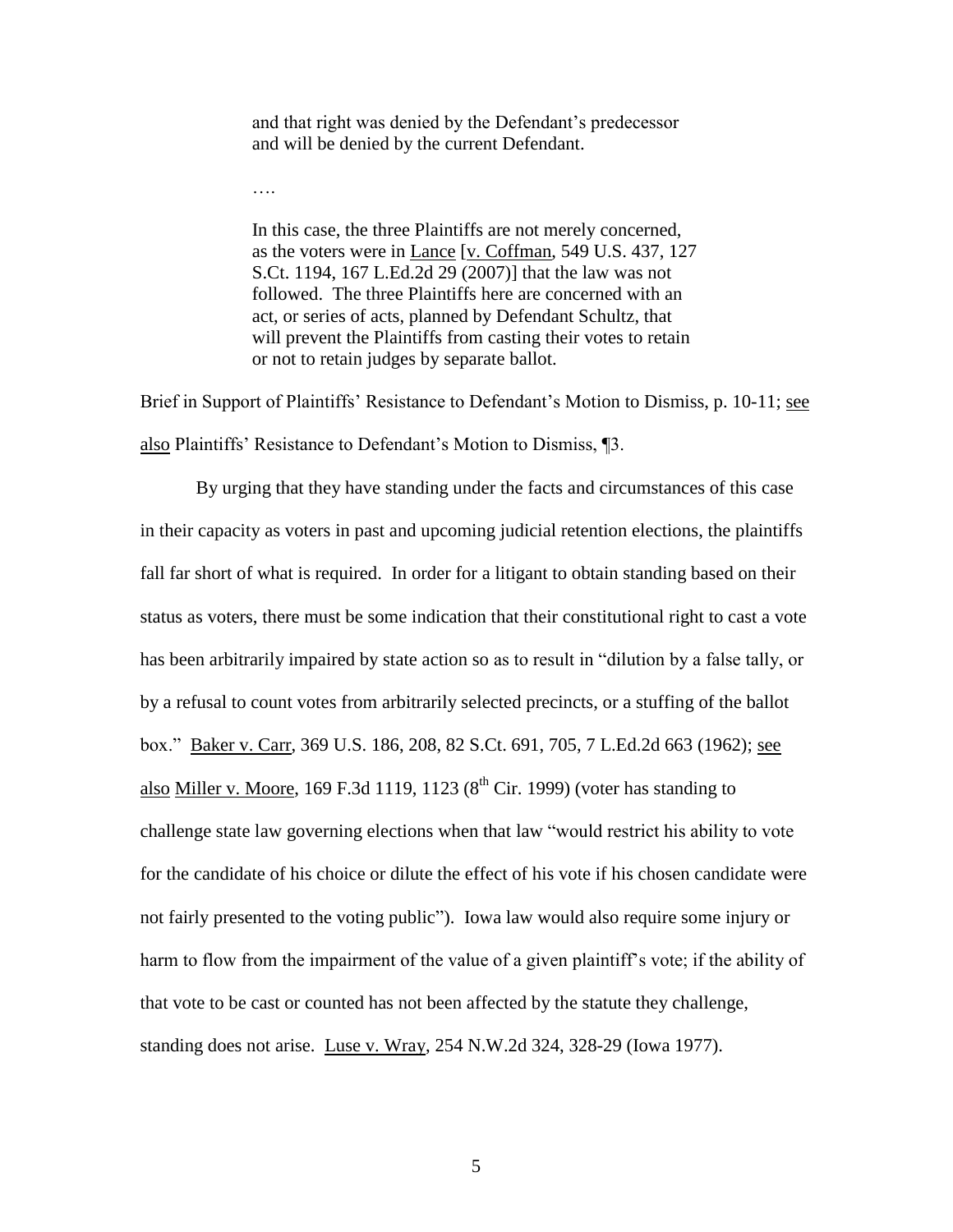Boiled down to its essence, the plaintiffs" concerns surrounding the manner in which judicial retention elections are handled in the state of Iowa are that the provisions of the Iowa Constitution are not being followed. This exact argument was rejected by the United States Supreme Court in Lance:

> The only injury plaintiffs allege is that the law specifically the Elections Clause—has not been followed. This injury is precisely the kind of undifferentiated, generalized grievance about the conduct of government that we have refused to countenance in the past. It is quite different from the sorts of injuries alleged by plaintiffs in voting rights cases where we have found standing. See, e.g., Baker v. Carr, 369 U.S. 186, 207-208, 82 S.Ct. 691, 7 L.Ed.2d 663 (1962). Because plaintiffs assert no particularized stake in the litigation, we hold that they lack standing to bring their Elections Clause claim.

549 U.S. at 442, 127 S.Ct. at 1198; see also Fed. Election Comm"n v. Akins, 524 U.S. 11, 24, 118 S.Ct. 1777, 1786, 141 L.Ed.2d 10 (1998) ("injury to the interest in seeing that the law is obeyed" is too abstract and indefinite to provide for standing, absent a concrete injury).

The plaintiffs have not established either a personal or legal interest in this litigation or the required injury in fact. As a result, they do not enjoy standing to pursue this litigation in the traditional sense. As a fallback argument, they argue that the traditional requirements of standing be waived in order to "resolve certain questions of great public importance and interest in our system of government." Godfrey, 752 N.W.2d at 425. This exception was recognized by the court in Godfrey, although not found to be applicable under the facts of that dispute.  $\underline{Id}$  at 428. For the reasons outlined in Godfrey, this court concludes that the benefit of the exception should not be extended to the plaintiffs herein.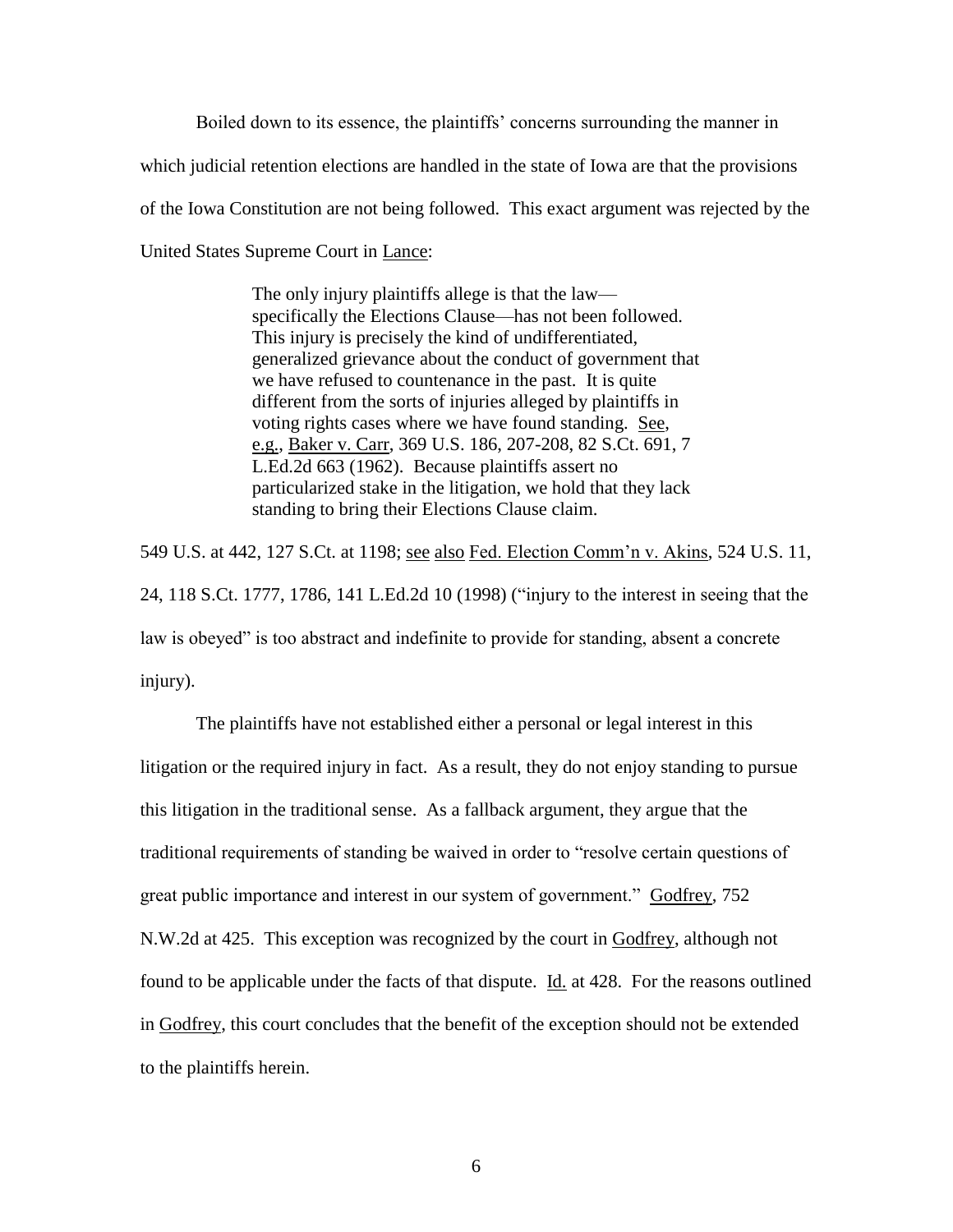The court in Godfrey made it clear that the doctrine of standing "not only serves to limit which persons may bring a lawsuit, but it has developed into a larger cultural doctrine, concerned with the "role of the courts in a democratic society."" Id. at 417-18 (citations omitted). As applied to the "public importance" exception to traditional standing, the court expanded upon that theme to explain the limited utility of the exception:

> In a broad sense, standing is deeply rooted in the separation-of-powers doctrine and the concept that the branch of government with the ultimate responsibility to decide the constitutionality of the actions of the other two branches of government should only exercise that power sparingly and in a manner that does not unnecessarily interfere with the policy and executory functions of the two other properly elected branches of government. While this policy of standing has no specific constitutional basis in Iowa, as it does in federal law, it is compatible with the overall constitutional framework in this state and properly reflects our role in relationship to the other two coequal branches of government. This ultimate power to decide disputes between the other branches of government and to determine the constitutionality of the acts of the other branches of government does not exist as a form of judicial superiority, but is a delicate and essential judicial responsibility found at the heart of our superior form of government. We have the greatest respect for the other two branches of government and exercise our power with the greatest of caution.

Id. at 425 (citation omitted). In order to properly justify the court's intervention into the validity of the actions of either the executive or legislative branches, the challenge of a litigant without traditional standing should at a minimum "implicate[] fraud, surprise, personal and private gain, or other such evils inconsistent with the democratic…process." Id. at 427. Otherwise, the court risks assuming an unwanted "position of authority" over the other two branches of government. Id. (quoting Lujan v. Defenders of Wildlife, 504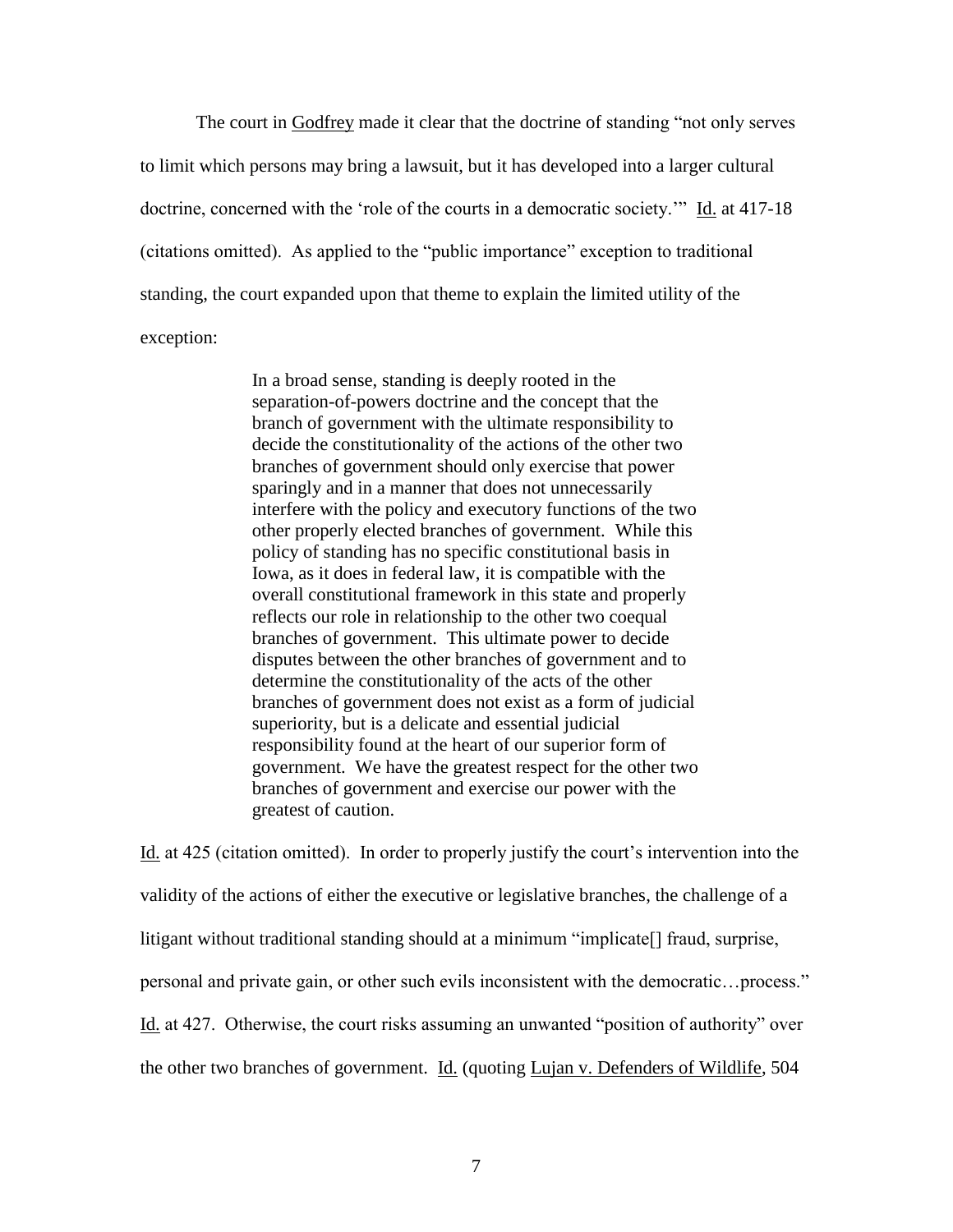U.S. 555, 574, 112 S.Ct. 2130, 2143, 119 L.Ed.2d 351, 373 (1992)). Ultimately, the court construed the "public importance" exception to not only look to whether the issues posed were "of utmost importance," but also whether "the constitutional protections are most needed." Id.

The only challenge to the legislative process posed by the plaintiff in Godfrey was "to uphold the internal workings of the legislative process that promotes and encourages legislators to understand and debate the merits of each separate subject." Id. This was found to be inadequate to justify waiving traditional standing, as the statute in question was the result of cooperation between the legislative and executive branches to resolve issues resulting from an earlier decision of the court involving prior legislation. Id. at 416-17, 427-28. The court ultimately determined that any claimed violation of the single-subject requirement contained within the Iowa Constitution, standing alone, was inadequate to allow for waiver of traditional standing. Id. at 428 ("While we strive to protect people from all constitutional violations, we do not respond to all violations the same, or even provide a remedy for every violation").

The plaintiffs herein have failed to specify the nature of the claimed constitutional harm that would justify this court's waiver of traditional standing, beyond the fact that the legislation in question and the practices of the defendant as this state"s commissioner of elections is in violation of the "separate ballot" language contained within the Iowa Constitution. This circular argument is inadequate to meet the stringent standard established in Godfrey when the courts will address an issue of claimed great importance in the absence of traditional standing. At a certain level, any issue that addresses the provisions of a state's founding document is of "great public importance." Godfrey